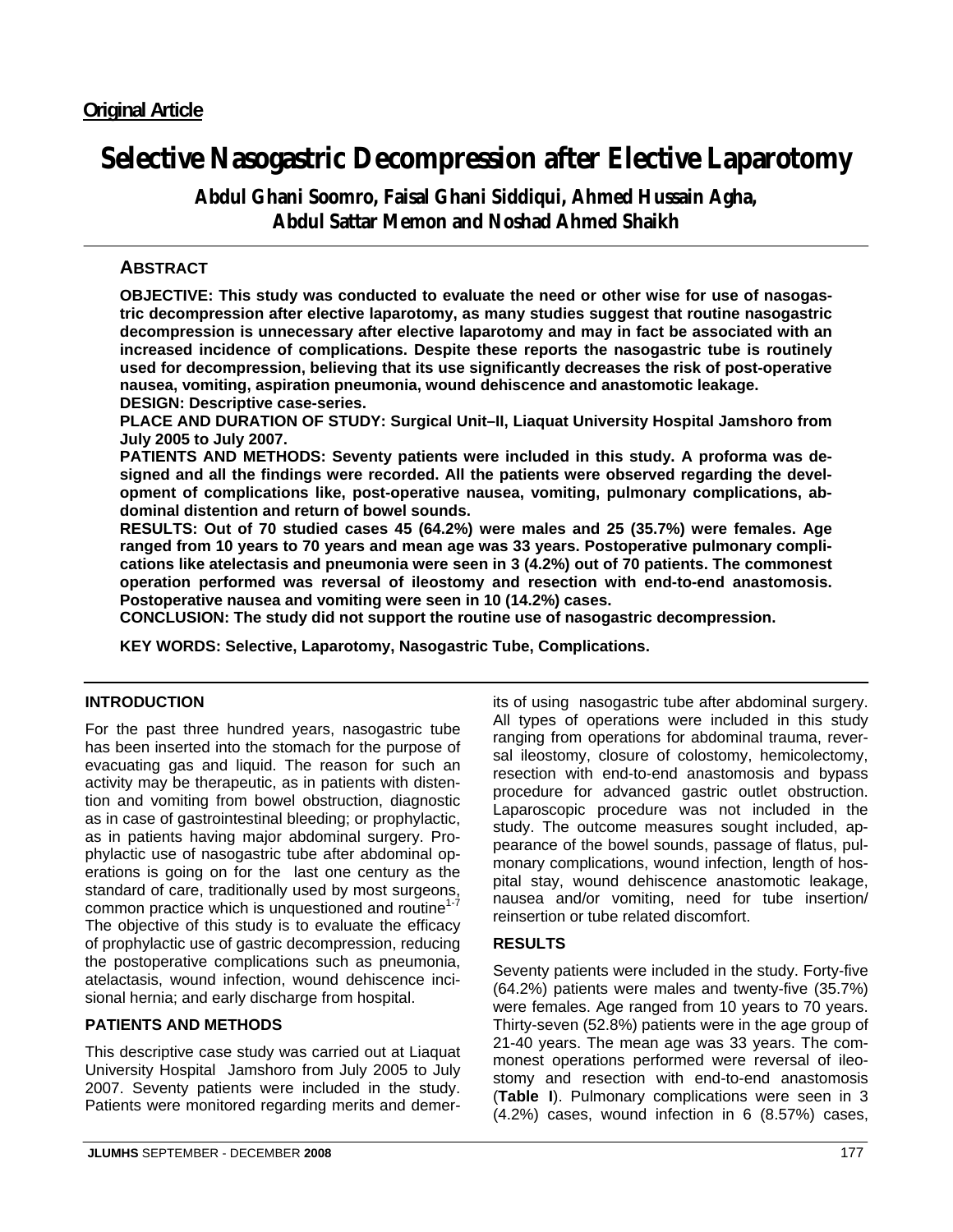#### **Selective Nasogastric Decompression**

wound dehiscence in 2 (2.8%) cases and anastomotic leakage in 3 (4.2%) cases. Two (2.8%) patients developed faecal fistula. Both were operated for closure of sigmoid colostomy and both of them improved on conservative treatment. Two patients expired in the series due to septicemia, myocardial infarction and pulmonary edema, both were above 50 years of age (**Table II**).

| <b>Name</b>                                                                                      | No. of<br><b>Patients</b> | Per-<br>centage |
|--------------------------------------------------------------------------------------------------|---------------------------|-----------------|
| Ileostomy Reversal (Typhoid)                                                                     | 30                        | 42.85           |
| <b>Ileostomy Reversal</b><br>(Tuberculosis)                                                      | 06                        | 8.57            |
| Hemicolectomy (Tuberculosis<br>and Carcinoma caecum)                                             | 15                        | 21              |
| <b>Transverse Colostomy Closure</b><br>(Fire arm injury)                                         | 04                        | 5.7             |
| Adhesive obstruction                                                                             | 03                        | 4.28            |
| Abdominal trauma                                                                                 | 04                        | 5.75            |
| Sigmoid colostomy Reversal<br>(fire arm injury, sigmoid volvu-<br>lus and recto vaginal fistula) | 04                        | 5.75            |
| Gastrojejunostomy for ad-<br>vanced gastric outlet carcinoma                                     | 04                        | 5.75            |
| Total                                                                                            | 70                        | 99.7            |

#### **TABLE II: COMPLICATIONS**

| <b>Type Of Complication</b>                                | <b>Number</b> | %     |
|------------------------------------------------------------|---------------|-------|
| Wound infection                                            | 6             | 8.57  |
| <b>Pulmonary Complications</b><br>(Pneumonia, Atelectasis) | 3             | 4.2   |
| Nausea/Vomiting and<br>abdominal distension                | 10            | 14.2  |
| <b>Wound Dehiscence</b>                                    | 2             | 2.85  |
| Anastomotic leakage                                        | 3             | 4.2   |
| Burst Abdomen                                              | 1             | 1.42  |
| Bleeding from nose<br>(tube related)                       | 1             | 1.42  |
| Deep vein thrombosis                                       | 1             | 1.42  |
| Death                                                      | 2             | 2.85  |
| Total                                                      | 29            | 41.13 |

#### **DISCUSSION**

Routine nasogastric decompression is widely practised after laparotomy. The practice is based largely on tradition and the perception that nasogastric decompression protects patients from postoperative complications like nausea, vomiting, aspiration pneumonia, wound complications and anastomotic leakage; and may allow for earlier hospital discharge. Nasogastric decompression has changed dramatically through improvements in the tube design and its intended use more than six decades ago<sup>7,8</sup>. Many of the studies advocating nasogastric decompression, recommend oral intake with gastric tube in place, a practice that would not be advocated by most surgeons today. Thus the foundation on which nasogastric decompression is based has changed over the past several decades, necessitating a re-evaluation of its use<sup>9</sup>. Majority of patients complain about the irritation in the throat because of the tube, a common complain reported by many <sup>10-13</sup>. The discomfort caused by routine nasogastric decompression is therefore one of the major reasons that surgeons have considered selective use of nasogastric decompression $9,14$ . Though it appears that the incidence of abdominal distention and vomiting is increased in the absence of nasogastric decompression but patients may develop these complications even with nasogastric tube in place<sup>9</sup>. In this series, only 4 (5.71%) patients out of 70 required insertion of the nasogastric tube postoperatively for 24-48 hours because of abdominal distension, nausea and/or vomiting. Had nasogastric tube been used as routine in all patients than 64 (91.42%) patients would have suffered from undue discomfort caused by the tube where it was not needed. Regarding post operative complications wound infection was seen in 6 (8.5%) patients. Pulmonary complication like pneumonia and atelactesis was seen in 3 (4.2%). Furthermore based on this study nasogastric decompression does not prevent wound infection or dehiscence nor, does it decrease total hospital length or the number of days to first oral intake which is also described in literature<sup>9</sup>.

### **CONCLUSION**

Routine nasogastric decompression should not be done in patients undergoing elective laparotomy as not much of abdominal distension, nausea/vomiting were seen postoperatively. Only 4 (5.7%) patients required insertion of tube postoperatively. On the other hand with routine use of nasogastric tube there are more chances of pulmonary complications and also a persistence sense of irritation and foreign body in the throat. It is concluded that routine nasogastric decompression does not accomplish any of its in